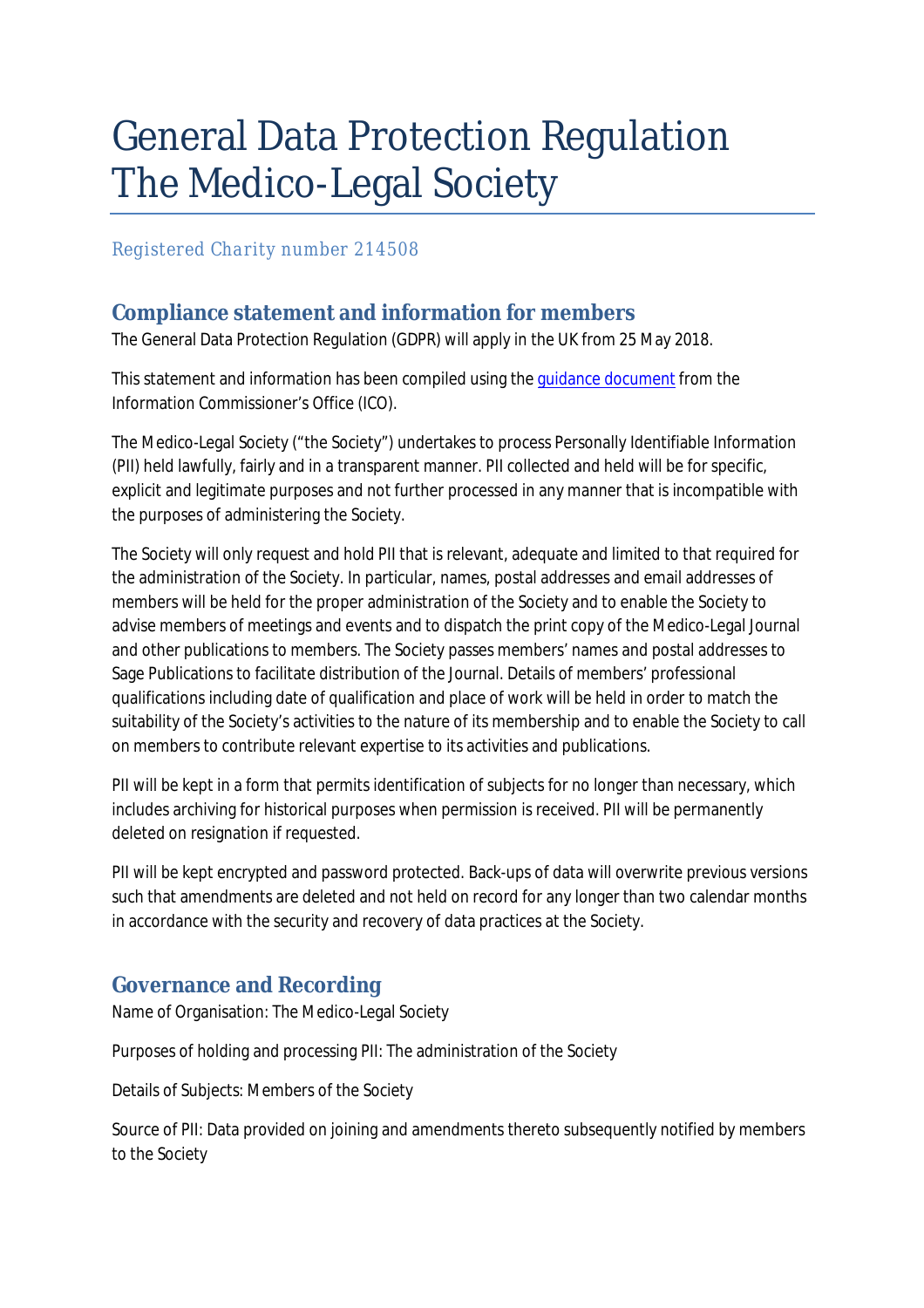Retention Schedules: Whilst membership is live and thereafter for historical records as agreed

## **Lawfulness of Processing**

PII shall only be processed for the business of the administration of the Society, or to comply with a legal obligation and with the consent of the data subject. PII will not be passed to any third party, at home or abroad, without the specific consent of the subject.

#### **Right to Object**

Any member may object to the processing of their PII for the administration of the Society on grounds relating to his or her particular situation, although this will make the administration of their membership very much more complex.

Any member may object to their PII being used for historical recording of the Society's activities at any time.

#### **Consent**

PII will not be held by the Society without specific consent, which, from 25 May 2018 will be opt-in only for new members. For current members, by notifying the Society of their names, postal addresses and email addresses members consented to the retention of such data. The Society shall seek the member's consent to the retention of any further data although the right to remove consent, which is applicable to all, will be refreshed at the AGM in June 2018.

#### **Data Protection Officer (DPO)**

The Society is not required to appoint a DPO but the Society can be contacted at:

[www.medico-legalsociety.org.uk/contact.](http://www.medico-legalsociety.org.uk/contact)

## **Right to Complain**

Any member may make a formal complaint about the way in which their PII is held or used at any time.

The complaint may be made formally to the Trustees of the Society or to a supervisory authority as advised by the ICO.

## **Right of Access**

Any member may request access to their PII held by the Society and this will be responded to, at the latest, within one month of the request being made although more normally within seven working days.